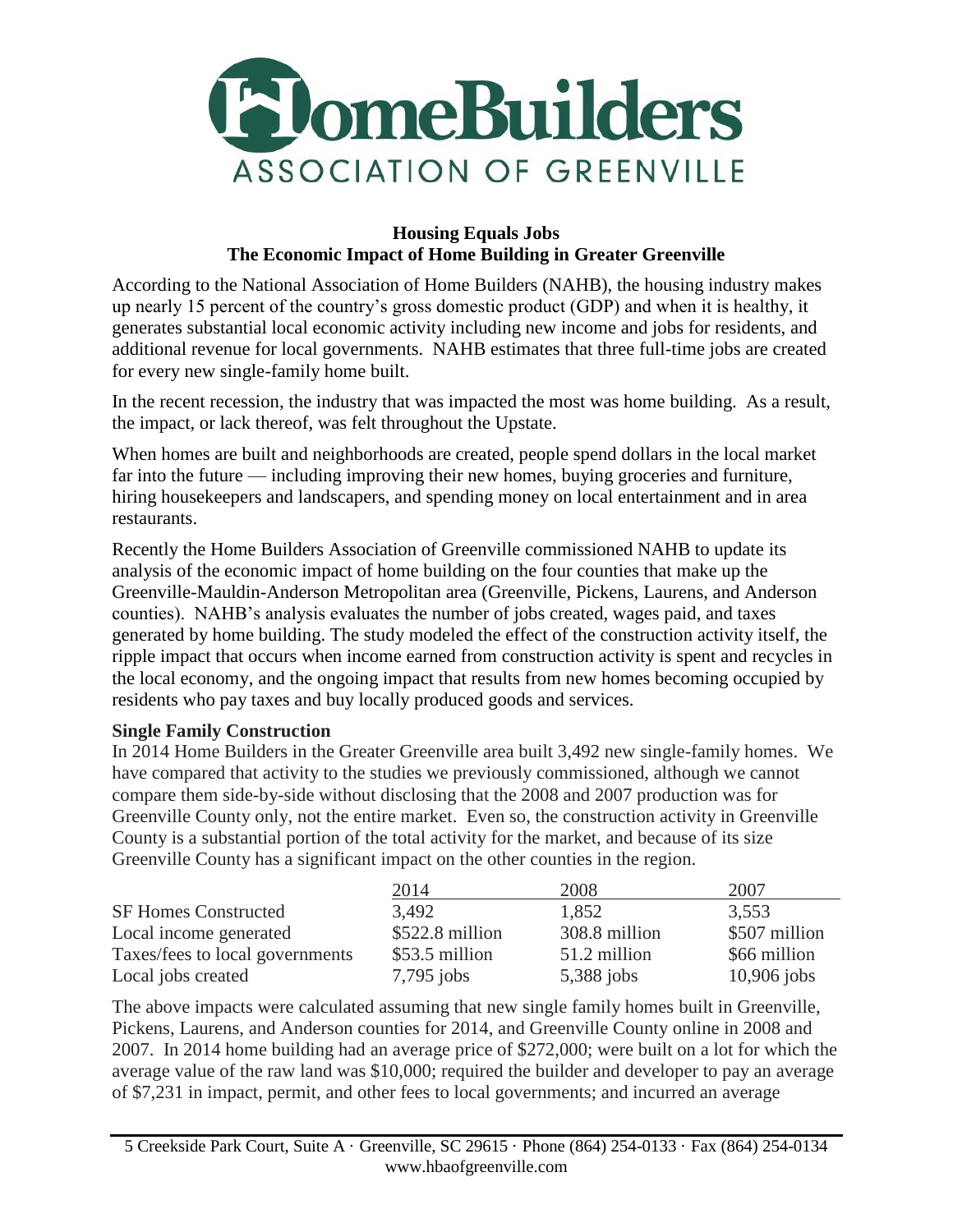property tax of \$1,438 per year. The additional, annually recurring impacts of building 3,492 single-family homes in Greenville County include:

- *\$111.1 million in local income*
- *\$28.9 million in taxes and other revenue for local governments*
- *2,208 local jobs*

These are ongoing, annual local impacts that result from the new homes being occupied and the occupants paying taxes and otherwise participating in the local economy year after year. In order to fully understand the impact residential construction has on a community, it is important to account for the ongoing benefits as well as the one-time effects.

## **Multifamily Construction**

In 2014 Home Builders built 1,282 multifamily homes in the Greater Greenville area. The impact of those homes on the Greater Greenville area includes:

|                                 | 2014           | 2008           | 2007          |
|---------------------------------|----------------|----------------|---------------|
| <b>Homes Constructed</b>        | 1,282          | 532            | 990           |
| Local income generated          | \$107.5        | \$68.4 million | \$125 million |
| Taxes/fees to local governments | \$15.1 million | \$9.3 million  | \$12 million  |
| Local jobs created              | $1,548$ jobs   | $1,193$ jobs   | 2,893         |

These impacts were calculated assuming that new multifamily units built in Greenville, Pickens, Laurens, and Anderson counties each have an average market value of \$186,164; embody an average raw land value of \$9,090; require the builder and developer to pay an average of \$1,588 in impact, permit, and other fees per unit to local governments; and incur an average annual property tax of \$2,838 per unit. In addition, the estimates assume that 25 percent of the new multifamily construction consists of owner-occupied condominiums.

The additional, annually recurring impacts of building 1,282 multifamily units in the Greater Greenville area include;

- \$28.8 million in local income
- \$8.8 million in taxes and other revenue for local governments
- $\bullet$  572 local jobs

These are ongoing, annual local impacts that result from the new homes being occupied and the occupants paying taxes and otherwise participating in the local economy year after year. In order to fully understand the impact residential construction has on a community, it is important to account for the ongoing benefits as well as the one-time effects.

In the NAHB model, the primary difference between condominiums and rental apartments is the way incomes and spending tendencies of the occupants are estimated. Also, in the Greater Greenville area, a substantially higher assessment ratio is applied to rental property for tax purposes. This explains why the annual property tax payment for an average new multifamily unit is high relative to the property tax for a single-family home.

# **Does Growth and New Construction Pay for Itself?**

## *Yes it does!*

For every 3,492 single-family home and 1,282 multifamily housing unit built:

 By the end of the first year after these new homes are built, economic impacts offset all fiscal costs of serving the new homes, including infrastructure costs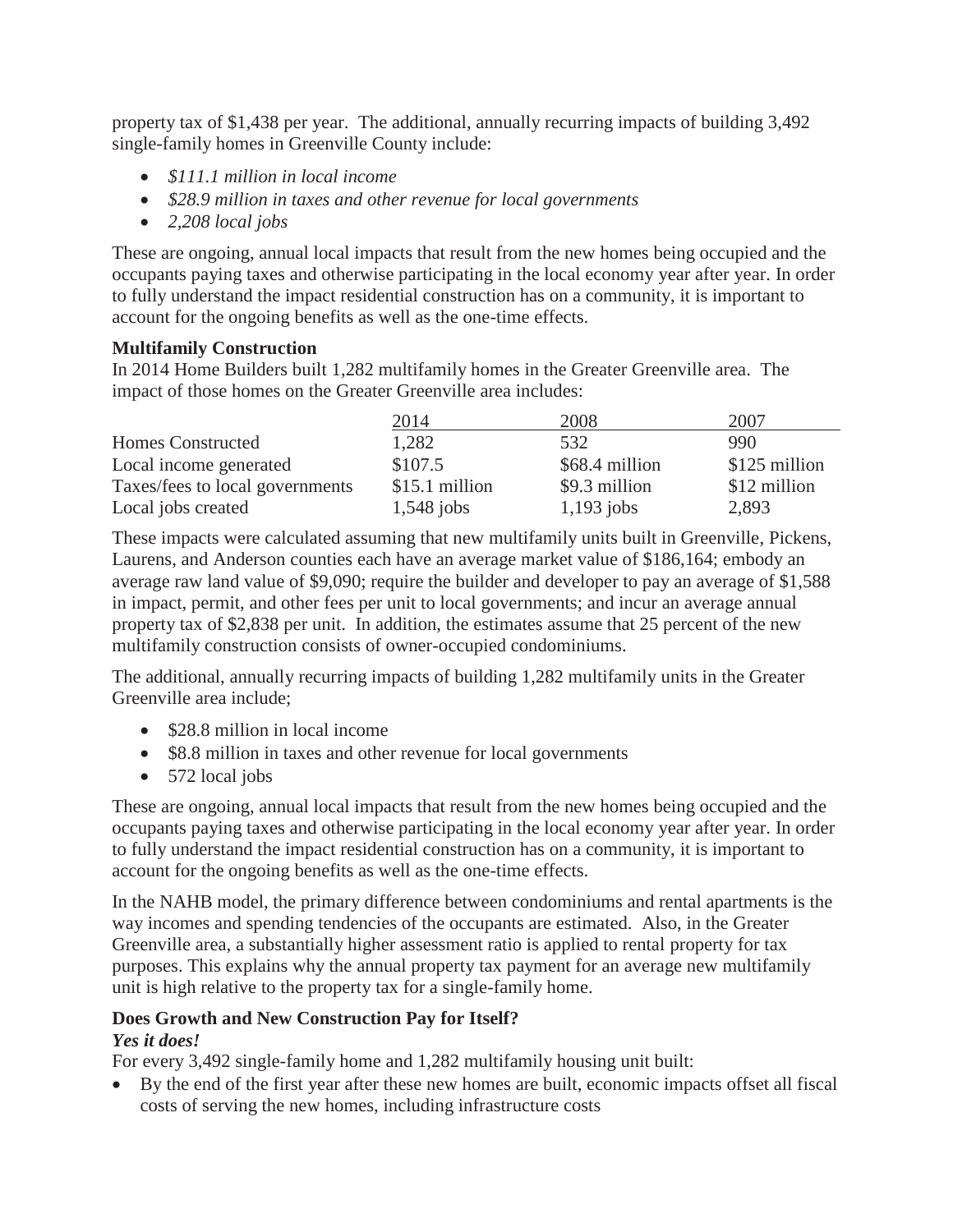- By the end of the second year, these new homes are contributing NET INCOME to local governments of more than \$11 million per year
- After 10 years, these new homes have contributed NET INCOME to local governments of more than \$166 million



**Combined Results for 3,492 Single Family and 1,282 Multifamily Units**

| Combined       | Current    | Revenue    | Operating  | Capital          | Debt             | Interest on | Revenue               |
|----------------|------------|------------|------------|------------------|------------------|-------------|-----------------------|
| <b>Results</b> | Expenses   |            | Surplus    | Investment       | Outstandin       | the Debt    | Net of                |
|                |            |            |            | Start of<br>Year | q<br>End of Year |             | Costs and<br>Interest |
|                | 13,190,900 | 144,370,10 | 131,179,20 | 64,945,600       | 0                | 2,421,900   | 63,811,700            |
|                |            |            |            |                  |                  |             |                       |
| 2              | 26,381,800 | 37,718,900 | 11,337,100 | 0                |                  |             | 11,337,100            |
| 3              | 26,381,800 | 37,718,900 | 11,337,100 | 0                |                  |             | 11,337,100            |
| 4              | 26,381,800 | 37,718,900 | 11,337,100 | 0                |                  |             | 11,337,100            |
| 5              | 26,381,800 | 37,718,900 | 11,337,100 | 0                |                  |             | 11,337,100            |
| 6              | 26,381,800 | 37,718,900 | 11,337,100 | 0                |                  |             | 11,337,100            |
|                | 26,381,800 | 37,718,900 | 11,337,100 | 0                |                  |             | 11,337,100            |
| 8              | 26,381,800 | 37,718,900 | 11,337,100 | 0                |                  |             | 11,337,100            |
| 9              | 26,381,800 | 37,718,900 | 11,337,100 | $\mathbf{0}$     |                  |             | 11,337,100            |
| 10             | 26,381,800 | 37,718,900 | 11,337,100 | 0                |                  |             | 11,337,100            |
| 11             | 26,381,800 | 37,718,900 | 11,337,100 | 1,054,200        | 0                |             | 10,282,900            |
| 12             | 26,381,800 | 37,718,900 | 11,337,100 | 0                |                  |             | 11,337,100            |
| 13             | 26,381,800 | 37,718,900 | 11,337,100 | 0                |                  |             | 11,337,100            |
| 14             | 26,381,800 | 37,718,900 | 11,337,100 | 0                |                  |             | 11,337,100            |
| 15             | 26,381,800 | 37,718,900 | 11,337,100 | 0                |                  |             | 11,337,100            |

These are local impacts, representing income and jobs for residents of the Greenville-Mauldin-Anderson MSA, and taxes (and other sources of revenue, including permit fees) for all local jurisdictions within the metro area. They also